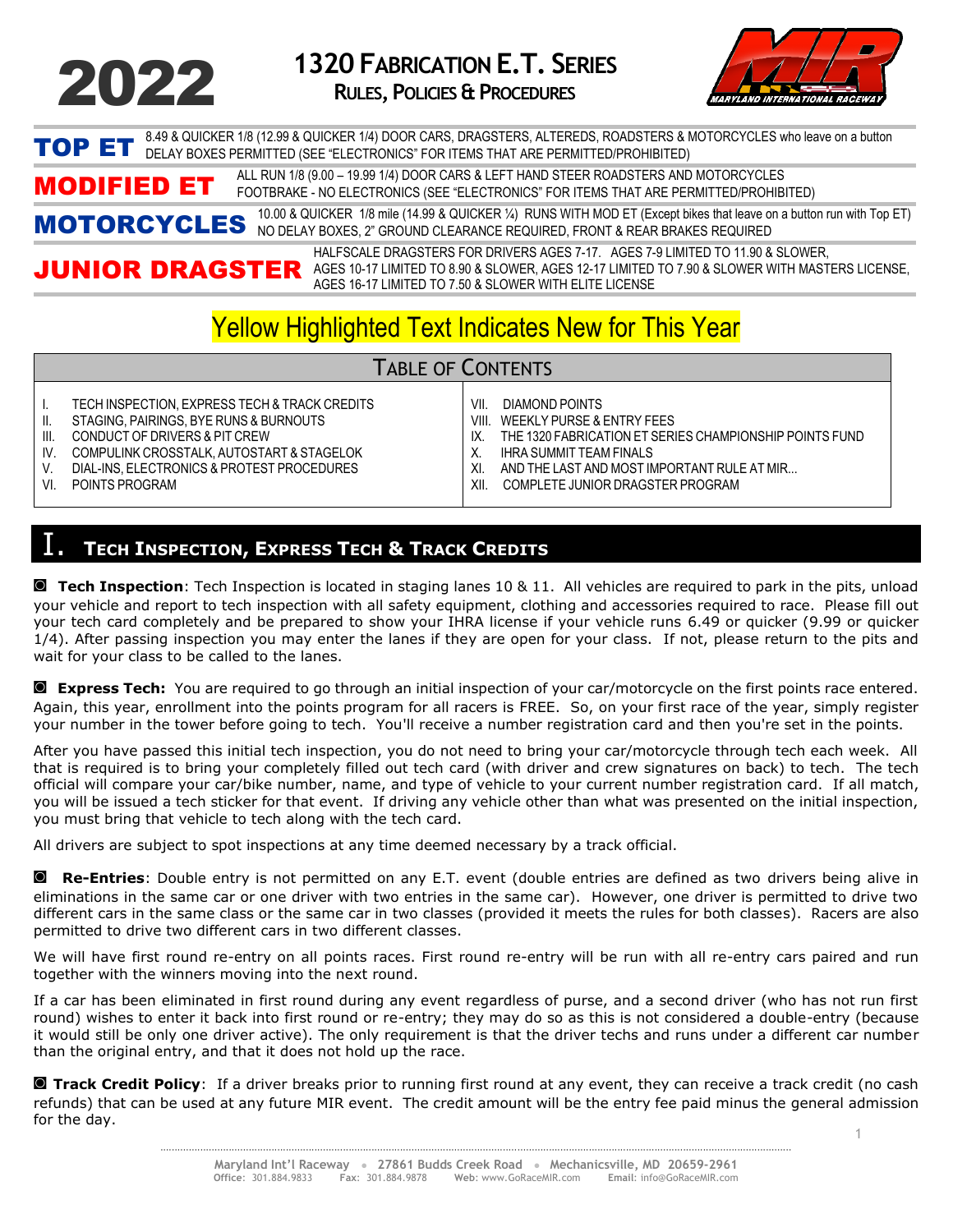# II. **<sup>S</sup>TAGING, <sup>P</sup>AIRINGS, <sup>B</sup>YE RUNS & <sup>B</sup>URNOUTS**

**◙ End of Round**: The official end of a round is defined as once the final pair of cars (or the single bye run) start their burnout. Any late entry that arrives at the head of staging prior to the start of the burnout of the final pair (or bye run) will be permitted to race. Any late entry that arrives once the burnouts have started will be turned away and eliminated.

**◙ Burnouts**: Burnouts can be performed by any car/bike. Cars with slicks must pull through the waterbox. Cars with street tires may go around the waterbox. Crew members are prohibited from holding onto a car while the car is performing a burnout. Only vehicles without front brakes (dragsters & altereds) and pro cars are permitted to do a burnout across the starting line. If a racer needs more water for their burnout, get the officials attention. Please do not have a crew member spray the water, as they tend to overdo it and water gets tracked up to the starting line which can cause delays in the race.

**◙ Bye Runs**: Bye runs are determined by drawing cards - the bye run may not be declined. The first eight cars in each lane are eligible for the bye. Cards are shuffled and cut. The top card will determine which car has the bye. Left lane is represented by black cards, right lane is by red cards and the number on the card determines which car back in line receives the bye. That car will pull out of line and will receive the bye if there are an odd number of cars. Drivers can get only one bye per event unless all cars remaining have had a bye. Broke bye runs are awarded in the event that your opponent is unable to race. This occurs only after you have been paired. If it occurs prior to pairing, which is in the lanes, no solo will be awarded. Broke byes are still eligible for regular bye runs.

Any bye run car that chooses to take the tree and back off the starting line must still go to the end of the line in the staging lane they choose.

**◙ Staging Lanes & Pairings**: Never block the entrance of staging with your race car, trailer, or pit vehicle. Please stay with your car at all times while in the staging lanes. The staging lanes & pairing policy applies to all E.T. classes (Top E.T., Mod E.T. & Junior Dragster). Once you have selected a lane to run in and have come to a complete stop in that lane, you cannot switch lanes or move in front of or behind a racer for any reason. A bye run will be pulled every round even if there is an even number of cars, this is to prevent cat and mouse games in the lanes. Once the bye run is pulled, cars will be paired side by side. If we run out of cars in one lane, then they will be run front to back with the front car having lane choice. Once single file pairing has begun, any cars entering the lanes for that class must get in at the back of the single file line. This pairing procedure will be used all the way up to, but not including the final. In the final, drivers will draw high card for lane choice (ace is low). You are considered a pair once your front tires enter or pass the pedestrian crosswalk in the staging lanes. Inability to run once paired constitutes a broke bye. As you pull around to the pad, make sure that you remain paired. It is impossible for the tower to determine who is paired until you enter the water. In the event that you reach the waterbox and are no longer paired correctly, do not start your burnout. Grab the attention of the waterbox personnel and tell them you are not paired correctly so that the issue can be resolved. If you stage, it is a race - there will be no re-runs for wrong pairings, even if both drivers agree. On events with large care counts classes may be called in by odd numbers or even numbers first. On two-day events, the first day will be odd numbers and the second day will be even numbers.

**◙ Staging**: When the first driver has fully staged and the second driver has pre-staged, the second driver has a set amount of time (see AutoStart Settings for your class) to fully stage or he/she will result in a foul. In another situation, if a driver is ready to stage or has already staged and the second driver is having problems (i.e., no reverse, car shutting off, any starting line difficulty, or carburetor fire, etc.), the starter will put that car on a 20-second clock (pushbacks & assistance from crew are permitted if done within the 20-seconds). If the car still cannot stage after that time, the first driver will receive a solo run.

- ❖ By fully staging your vehicle, you have signaled to the track officials that you find all conditions acceptable, and you are ready to race. In addition to the situations described in the paragraphs above (pairings, dial-ins, and deepstaging), this includes any problems (i.e., overheating, cold tires, etc.) resulting from delays on the track. If there is a problem, DO NOT STAGE. Inform a starting line official of your problem and they will assist you to correct the situation. If you stage, you have agreed to every condition of the race and there will be no re-run, even if both drivers agree.
- Attention J/D racers and parents To assist in keeping costs down by saving time and prevent entry fees from going up, all Juniors must start their burnouts when the pair on the starting line has all 4 stage lights on. If the pair at the line has left and you have not already started your burnout, you are holding up the race and costing time/dollars. This also means that parents and/or crew need to stand to the side and not behind the car when their car is staging. Many times, the cars in the water box are ready to start their burnouts but the parents/crew are standing in the way. Please make every effort to comply with this rule as those who blatantly disregard after being warned are subject to loss of a time run, point deductions or DQ from the event depending on severity of infractions. This is not to say that when someone is having an actual mechanical problem and is trying their best that they would be warned. But this will be up to the Race Director and the decision is final. Also, only one pushback is permitted after the burnout.
- ❖ Once a Junior Dragster has pre-staged, crew members can not touch the car Disqualification may occur.
- ❖ Courtesy Staging is recommended but not enforced in all E.T. classes.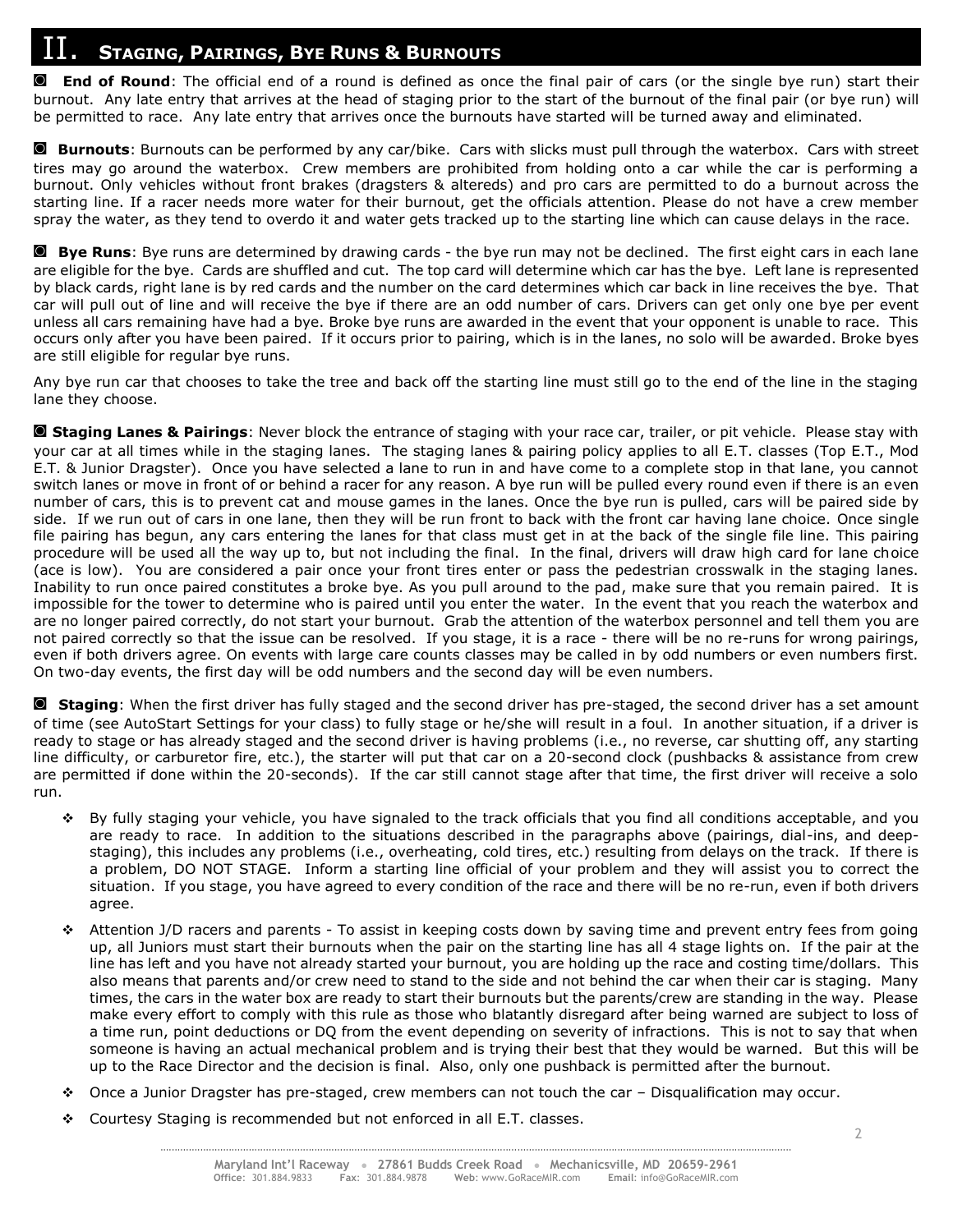**◙ Deep Staging**: Deep staging is done entirely at your own risk. You should be fully deep staged before your opponent is fully staged. You must write "DEEP" on the front windshield and both side windows. You and/or your crew must also alert the waterbox that you intend to deep stage so they can radio the message to the starter. Please keep in mind, there are factors and distractions that can cause a "DEEP" to be easily overlooked. Deep stages ARE NOT guaranteed AT ANY EVENT. The driver accepts all responsibility for problems resulting from deep staging.

**◙ Round Robin**: For most races, you will return to the pits after the first and second rounds of eliminations and wait to be called back to the lanes. Round robin begins with the third round for all classes unless more than 16 cars remain, which it would then go to 4th round. This means that winners of the third round and every round thereafter should report directly back to the lanes to cool down. It is essential that you report back to the lanes immediately and cool down there. Please listen to the announcer for instructions and/or variations. If you miss your round, you will be disqualified.

**◙ Time Trials (Regular Events)**: If you wish to run the left lane of the track use odd numbered staging lanes, if you want the right lane of the track use even numbered staging lanes. On events when time is a factor, and we reach the end of a session, should there be more than five (5) cars left in a single lane the second car of each pair will be moved over to the empty lane. If lane choice is important to you, make sure you do not end up at the end of a session.

- ❖ On all 2-Day events, the 1st round of each class on day 2 will be called to the lanes with racers that have not been down the track at all, first. Then, all new-entries or any racers that ran in completing Day 1 eliminations will be called to the lanes, next.
- ❖ Staging lanes for all classes are: Top & Mod 1-6, and Junior Dragster Lane 8. In an effort to minimize the amount of time spent waiting in the lanes, we will run time runs by class. Each class will be called to the lanes over the P.A. Only one run is allowed per "class" session. The computer has been programmed to flag cars that attempt more than one run per session. You will not receive a R/T or elapsed time on the second run. All points races are 1 time run and straight into 1<sup>st</sup> round on Saturdays, and Sunday will be straight into 1<sup>st</sup> round after new entries only time runs.

#### **Saturday Weekly ET Schedule**

9:00 am - Gates Open 10:00 am - Time Trials all classes (1 session)

#### **Eliminations Immediately after time trials**

Run Order - JR (TT), JR (R1), TOP (TT), JR (RE), MOD(TT) JR (R2), TOP (R1), JR (R3), MOD (R1) JR (R4), TOP (RE), MOD (RE) JR (R5), TOP (R2), MOD (R2) Continue Jr, Top, Mod, run order through finals

#### **Sunday Weekly ET Schedule**

8:00 am - Gates Open 9:30 am - New Entry Time Trials only 10:00 am – Round 1 all classes

Run Order – JR  $(R1)$ , TOP  $(R1)$ , JR  $(RE)$ , MOD  $(R1)$  JR (R2), TOP (RE), JR (R3), MOD (RE) JR (R4), TOP (R2), MOD (R2) JR (R5), TOP (R3), MOD (R3) Continue Jr, Top, Mod, run order through finals

#### **Day-2 New Entry is Defined as**

An entry where the vehicle never made a run in time trials or eliminations in any Day-1 class. Race Director can deny a newentry time run to a driver that has two cars and is switching cars for the sole purpose of getting a time run.

#### **Show / Special Event / Big Buck ET Schedules**

Please refer to the schedule listed on the flyer or brochure for that event. Go to GoRaceMIR.com and click "Event Flyers" to view all postings.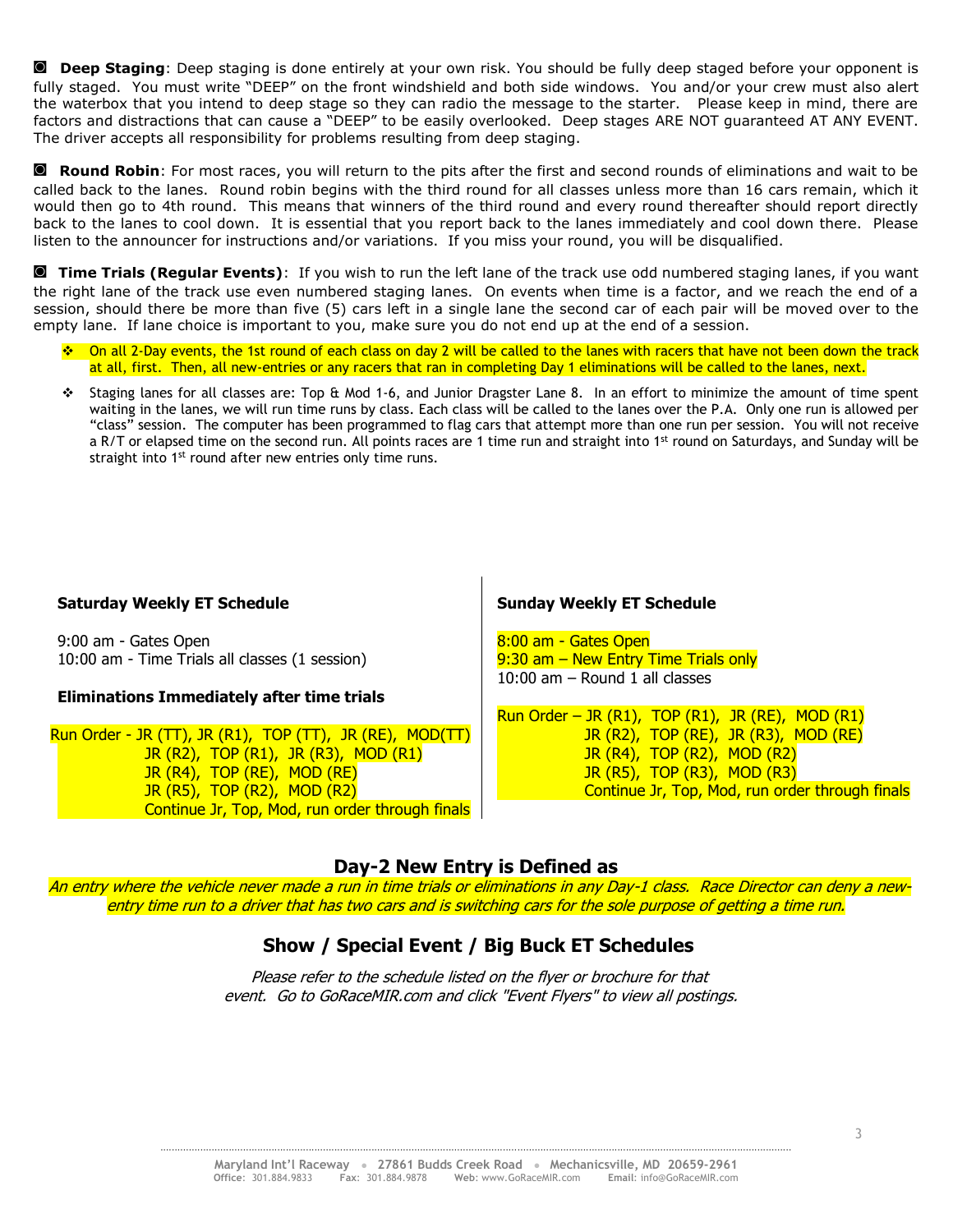## III. **<sup>C</sup>ONDUCT OF DRIVERS & <sup>P</sup>IT CREW**

**◙ Saving Pit Spaces**: Racers may only save one racer spot (two 12' spaces) for another racer. The space must be right beside the racer that is saving the space. No EXCEPTIONS!!

**◙ Wristbands**: On all events where wristbands are used, the wristbands must be on your wrist before entering the pits. There will be a checkpoint at the intersection when entering the pits to ensure compliance. Wristbands cannot be put on an article of clothing. Anyone not willing to comply will be turned around and not permitted to enter the pits.

**◙ Sunday Tech Cards & Crew:** We have noticed at the 2-day ET events, some racers have not been buying crew passes for Sunday. They will purchase a Saturday only tech card on Saturday and buy a 1-day pass for any crew, then stay overnight and go to the gate on Sunday morning and purchase a Sunday tech card, but not their crew's passes. This is blatantly STEALING FROM THE TRACK!!! This practice also causes additional work for the staff from the gates, tech, and tower. To allow this to continue is not fair to those that purchase 2-day tech cards and crew passes every weekend.

We now have a system to track 1-day tech card crew purchases and will know on Sunday how many crew came in on Saturday. It is unreasonable to purchase a Saturday-only tech card, spend the night and then go to the gate to purchase a Sunday tech card. We have a great system, with policies and procedures in place, if you break and can't run on Sunday or if weather is an issue. In the event that weather cancels a race, your racer ticket that each racer is given at the gate will have full value at any future MIR event and they never expire. The ticket only has the value not the tech card. If you break and can't run on Sunday and are leaving on Saturday, a full credit for Sunday is given at the tower. If you are broke but want to stay, a full credit less a pit pass will be given.

Starting with the 2022 season, any racer caught with crew not wearing an appropriate wristband may be disqualified from that day's race on the first offense. On a second offense, a racer will be disqualified from the event and lose all points for the year. If there is a third offense, the racer will be permanently banned from attending or participating at any MIR events.

**◙ Restricted Areas**: Due to insurance regulations, access to certain areas of the facility is restricted. These areas include behind the burn-out box, the starting line, the track and apron itself and the return road. All drivers and crew are required to sign a waiver in the presence of a tech official. At that time a wristband will be issued which must be put on in the presence of that track official. If you require a crew member on the starting line, they too must follow this procedure. Wristbands will be available in tech and in the tower. **No one under the age of 16 years is permitted in any restricted area.** Absolutely no one will be allowed in restricted areas without a wristband.

**◙ Children**: Parents are cautioned to keep children under supervision in the immediate area of their pit space and/or the enclosed playground area. The pit area is not an appropriate place for children and kids to roam unattended – so please keep them in your sight and out of harm's way. The pit area is teeming with all kinds of motorized and pedestrian traffic, and a driver's ability to see is greatly restricted by their hood scoops, helmets, shoulder harnesses, roll bars, window nets, etc. Allowing minor children into the pits is a privilege, not a right. Parents who let minor children roam the pits unattended will be asked to leave the pit area. Remember, you must have a driver's license to operate anything with wheels – this includes bicycles. Roller skates, skateboards and similar toys are not permitted at any time.

**◙ Misconduct:** Drivers are responsible for the behavior of their crew members, families, children, pets, and themselves at all times. Misconduct or recklessness is grounds for immediate disqualification.

**◙ Pit Bikes**: Golf Carts, motorized pit bikes, mini-bikes, and ATVs are ONLY permitted to be used for racer needs in the pit area and/or to tow race cars/motorcycles. They may also be used to assist in the mobility of handicapped persons**. ALL OPERATORS MUST HAVE A VALID STATE DRIVER'S LICENSE AS WELL AS THEIR CAR NUMBER PROMINENTLY DISPLAYED ON THE PIT BIKE.** "Joy riding" or unsafe operation anywhere on the premises by you or your crew members is grounds for immediate disqualification. Children are not permitted to operate pit vehicles of any kind. Absolutely no pit bikes are permitted off the asphalt by anyone – including the racers. These safety regulations are strongly enforced; as they are not just for the protection of your property and crew, but for the protection of others as well. Failure to comply with these rules may result in your immediate disqualification. Pit bikes are not permitted to park in the staging lanes, anywhere on the left past the ready line, winner circle, and/or any other area marked with no parking signs. **One hour after the last final goes down the track, all pit vehicles must be parked, which means foot traffic only past that point.**

**◙ Speed Limit and/or Reckless Endangerment**: The speed limit for all vehicles on the premises is 15 mph. Any vehicle judged to be operating in an unsafe manner by track officials is eligible to have their team disqualified for the day on the first offense with no refund. Repeat offenses may result in a permanent ban from the facility. Burnouts anywhere off of the starting line will not be tolerated in any way, and any driver caught doing so (even the first offense) is subject to immediate eviction from the property with a permanent ban from MIR.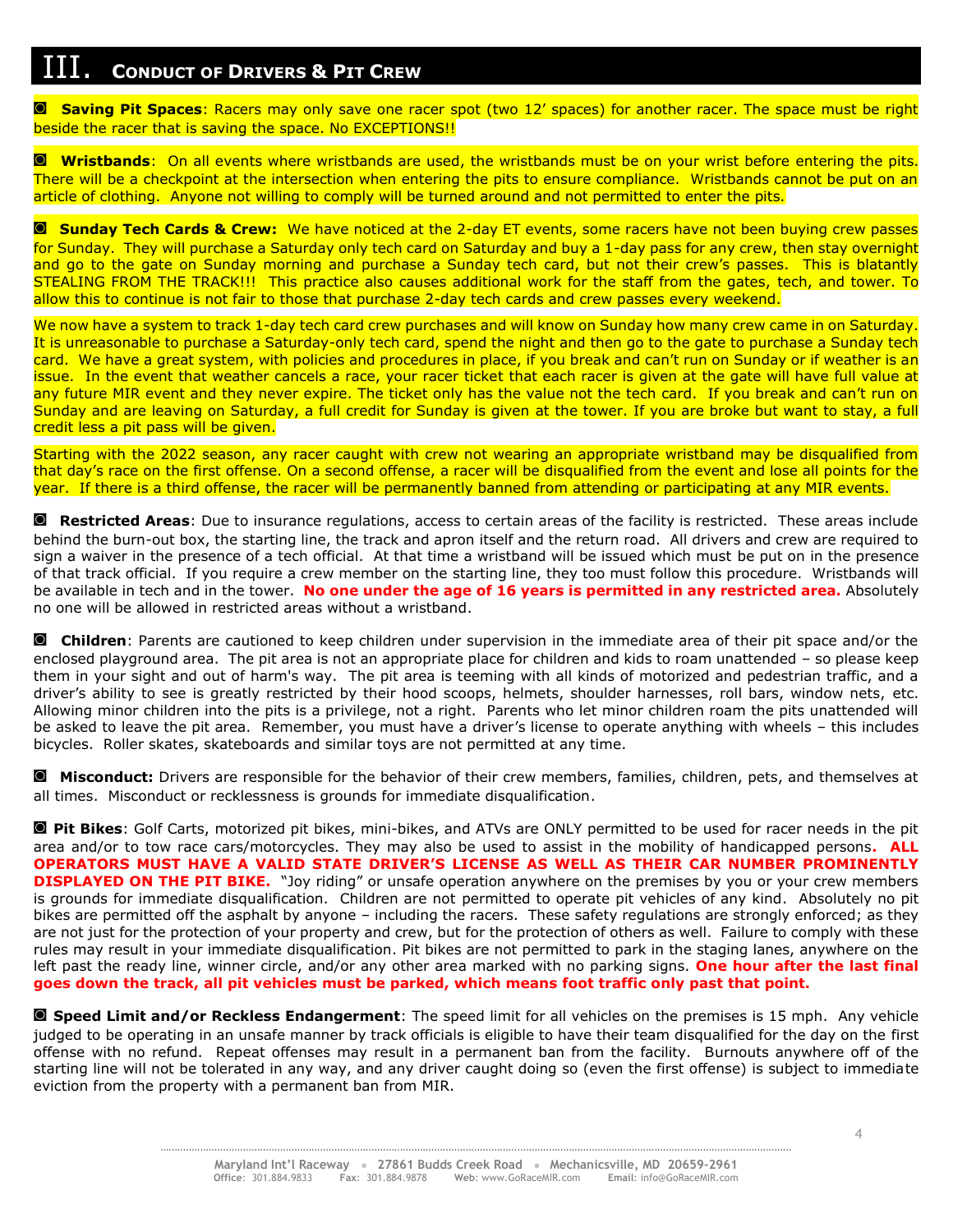**◙ Tow Vehicles**: Tow vehicles are permitted on non-streetcar events. **No tow vehicles are permitted to be on the racetrack surface.** All tow vehicles must travel down the outside wall of the racetrack to the bottom of the track. Do not turn on the first or second emergency opening of the racetrack for any reason. Proceed to the very end and only turn out when the track is clear. Both the race vehicle and the tow vehicle need to get off the track as quickly as possible. All crew members must be in the enclosed part of the vehicle and have daily armbands. Absolutely no one is allowed in the bed of a truck, standing on running boards, etc.

**◙ Alcohol Policy**: No glass bottles are permitted anywhere on the MIR property and absolutely no alcoholic beverages are allowed in any restricted area of the facility. This includes the staging lanes, starting line, track and return road.

❖ Any driver determined of being under the influence of alcohol or found in any restricted area with an alcoholic beverage in their possession is subject to immediate disqualification. Any driver (prior to competition or still in competition) who enters the tower with an alcoholic beverage is subject to immediate disqualification. Any person found to be operating any vehicle while in possession of alcohol may be disqualified and/or ejected from the premises. Repeated offenses will result in a two-week suspension without points. As stated above, drivers are responsible for their crew members and if crew members have to be reminded repeatedly about this rule the driver may be disqualified. For both drivers and crew members, the definition of "repeatedly" is having to be told several times on any given day and/or having to be reminded on a weekly basis. It is to the advantage of the drivers to police themselves and their crew members. If you ask someone to leave a restricted area due to alcohol possession and they become belligerent, do not put yourself at risk. Please notify a security officer or track official.

### **COMPULINK CROSSTALK, AUTOSTART & STAGELOK**

**◙ Compulink CrossTalk:** The CrossTalk Program solves the problem of the open vs. shielded top bulb controversy. CrossTalk allows the tree to be fully shielded (all ambers) while giving several benefits. All racers have their own "clean" tree, with all ambers including the top amber facing directly towards them. CrossTalk functions in eliminations by firing the top amber in both lanes at the same time. This allows both cars a direct "hit" on the tree. The tree of the slower lane will continue counting down to the second and third amber as normal. The faster cars top amber will remain lit until the time comes for the second and third amber in that lane to cycle down. Note that CrossTalk function would only be run in "Box" classes in eliminations only. Footbrake classes would have a normal functioning tree.

❖ A driver (if he is the quicker of the pair) may cancel the CrossTalk function by including the letter "N" after the last digit of their dial-in. For example, a dial-in of 7.85N would cancel CrossTalk for that pair of cars if the 7.85 was the fastest dial-in. If you have the letter "N" after your dial to indicate you do not want Crosstalk activated in your lane, make sure you see the dash in front of your dial-in on the scoreboards before you stage. If there is no dash in front of your dial-in on the scoreboards, then the clock operator did not see the "N" after your dial, or you have it placed elsewhere on your window. In this case, DO NOT STAGE. Simply get the starter's attention and point to the "N" on your window; he will call the tower by radio and have it corrected.

**◙ Compulink AutoStart:** The AutoStart system is used at MIR in ALL CLASSES AT ALL EVENTS, from Sportsman to Pro. This system starts the tree automatically when the Compulink senses two fully staged vehicles so the starter can concentrate more on the track and conditions of the race. Here's how it works: when the system sees both cars pre-staged and ONE of the cars staged, it starts a timer (actual length of timer is class specific, please inquire with the tower or go to the class rules and information section on the MIR website for the timer length in your class). If the second car does not enter the staging beams within the timer's parameters, a red light is activated for that car. This red light will NOT be negotiated under any circumstance. Remember, the system needs to see three lights before it starts the timer - two pre-stages and a stage. Don't try to burn down your opponent.

**◙ Compulink StageLok:** The StageLok System is run in every class during every event. The long-standing "shallow-staged" red light problem is a thing of the past with this system. Before this system was designed, cars or bikes that were very lightly staged could easily vibrate or rock out of the staging beam. When that happened, the infrared beam reconnects causing what may "appear" as a false red-light foul. In many cases, the simple vibration would cause the foul for those who shallow staged, even without the rocking of the car or bike when the rpms were raised. In all cases of shallow-staged red-light fouls, it appeared that the car never moved. This is because the infrared staging beam measures 1/100 of an inch. So, for those who shallow-staged, it didn't take much for that beam to reconnect for a vehicle that isn't line-locked which rolls backwards, transbrake slippage or simple unloading of the front tires caused by torque when the motor is "matted" against a trans-brake (generally the #1 cause of shallow-staged red lights).

*The StageLok system was designed to prevent these "false" (yet legally binding) red lights fouls. Here's an inside look at how the system works. Prior to either car entering the Pre-Stage beam, the starter manually triggers a switch that tells the computer to arm the AutoStart system. The Timing System takes control of the run from that point on, eliminating the possibility of human error. Once both cars have*  satisfied the "Staged Minimum" time preset (usually .5 seconds, but varies from class to class), the StageLok sequence initiates before *the tree is fired allowing the racer 1" of rearward travel before the stage beam will go out. This 1" allowance is active through the entire AutoStart System, until the algorithm has reached the green light - at which point a rearward movement will not result in a red-light foul.*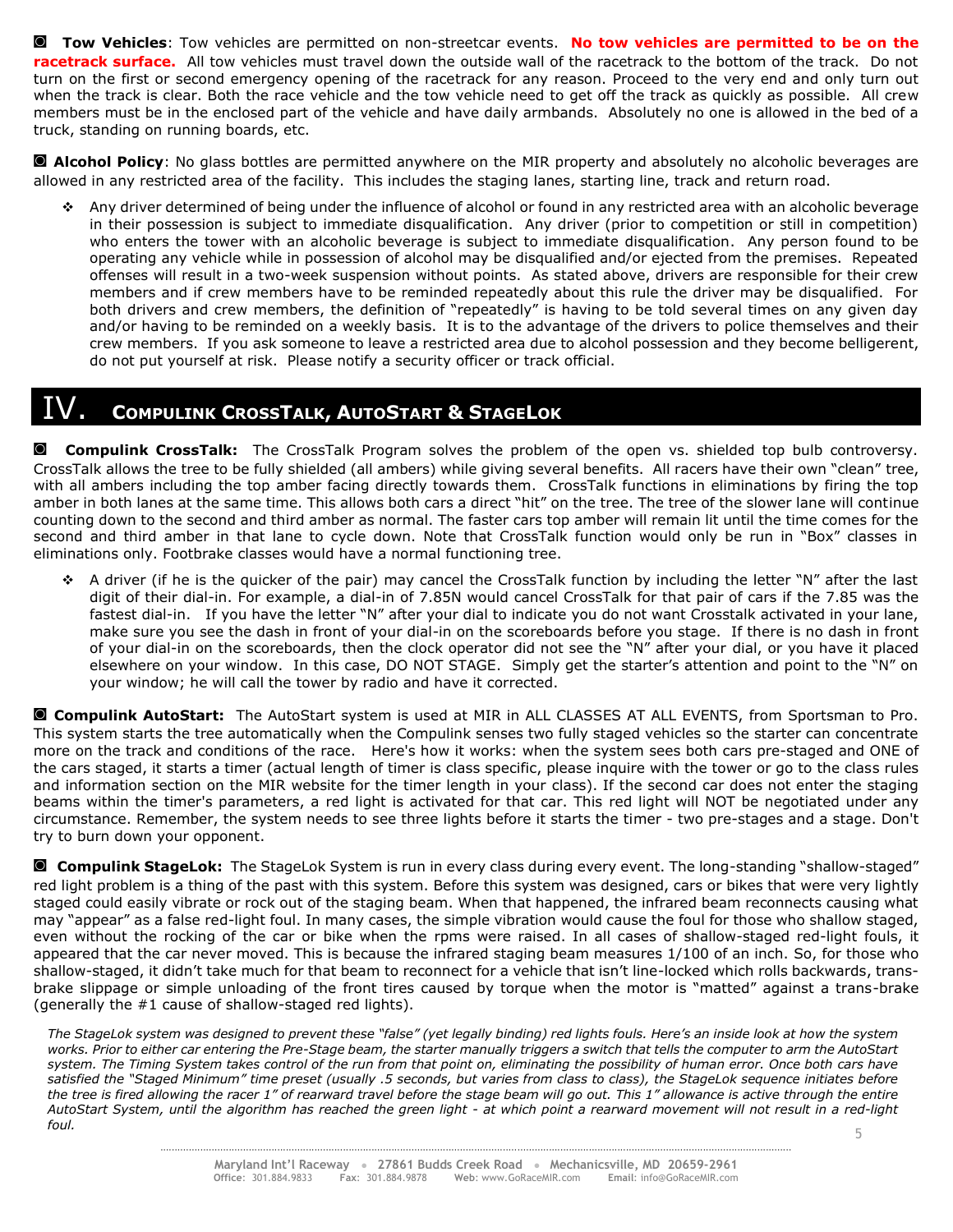## V. **<sup>D</sup>IAL-INS, <sup>E</sup>LECTRONICS & <sup>P</sup>ROTEST PROCEDURES**

**◙ Dial-Ins**: Cars are required to display dial-ins on the right side of the windshield and the right-side window. If you do not have windows, you may use a tire, scoop, or some other part of the car on the right side that is visible from the tower when you are in the waterbox. Please make sure that both your number and your dial-in are clearly displayed. We will make every attempt to clarify what you have written, but please remember that visibility from the tower can be poor at times. Dial-in must be written out to the hundredth of a second (including zeros) before you leave the head of the staging lanes.

- ❖ For Top E.T. only, if you need to change your dial-in after you leave the head of staging, you must do so prior to entering the waterbox and you must notify a track official who will in turn notify your opponent, THIS IS FOR THE TOP CLASS ONLY.
- ❖ Failure to follow these rules is grounds for disqualification. A driver cannot change their dial-in once they or their opponent has entered the waterbox. The only exception to this is after a track clean-up or long delay, the pair in the waterbox may change their dial by first notifying a track official.

**◙ Dial-In Boards and Scoreboards**: You have two opportunities to verify that you and your opponent are dialed-in correctly. First is on the dial-in boards, do not start your burnout until they are correct. Notify a track official to correct them. If a correction is required, your corrected dial-in cannot be displayed on the dial-in board but will be displayed correctly on the scoreboards down track and the waterbox official will motion you to start your burnout. Secondly, you can verify your dial-ins on the scoreboards. Absolutely no re-runs for wrong dial-ins, even if both drivers agree.

**◙ Electronics**: Electronics are permitted in Top E.T. cars only (8.49 & quicker 1/8; 12.99 & quicker 1/4). No electronics are permitted in Mod E.T. cars (all run 1/8; 9.00 – 19.99 1/4). "Electronics" include delay boxes, trans brakes, two steps (unless manual transmission), dual line locks, and throttle stops except for fixed mechanical. Air or electric shifters are permitted in Mod ET. Use of throttle controls/stops by Top E.T. cars is prohibited.

- Ignition limiters and/or any ignition controls used to excessively slow the car down are prohibited. In other words, any ignition device that would act like a throttle stop to excessively slow the ET of a vehicle is considered an illegal device. If you are unsure whether or not your set up is legal, please check with a tech official for confirmation.
- ❖ If a driver is caught using electronics (delay boxes, trans brakes, two steps, 4-wheel line locks, etc.) in a class that does not allow them during eliminations, then they will be disqualified immediately without refund. Additionally, if they are a points member, they will lose all points for the season. Even if a driver is caught during time runs then they are subject to disqualification also. Delay boxes must be removed, pill removed from two step and the trans brake button cannot be in the car (or the wires may be disconnected and exposed near button for other drivers to see clearly).
- Attention Mod ET Racers: No Delay boxes can be in the car at all, and no 2 steps permitted unless it is a manual transmission car. Air and electric shifters are permitted.
- ❖ **Attention Motorcycle Racers:** Motorcycles will run in Mod ET except for Bikes that leave on a button (i.e. bikes with 2 steps) will run with Top ET.

**◙ Protesting:** If you see a delay box or anything illegal, bring it to our attention and we will investigate it without a protest charge. However, you can officially protest another racer for a protest fee of \$200 for Top / \$100 for all other classes. To do this, bring the funds to the Event Director and state which driver and what specific device you are protesting and why. If the protested driver is still in competition, the protest will be kept confidential until that driver is out of competition. That driver will be taken directly from the E.T. shack and escorted to a restricted inspection area. All inspections will be under the direct supervision of the Event Director. If no illegal electronic device is found, the protest fee will go to the protested driver. If the car is found legal then the protest fee will go to the protested driver. If the driver is found illegal, then the protest fee will be returned to the protester and the illegal driver will be disqualified and will lose all season points.

**◙ Event Director Decisions**: Every effort has been made by MIR to promote fair and honest racing for all participants with the best timing equipment available in the industry. In the unlikely event of an electronic or equipment malfunction, the Event Director will decide the outcome of the race. The Event Director's decision is final and entry in the competition is acknowledgment that the participant accepts this ruling without recourse.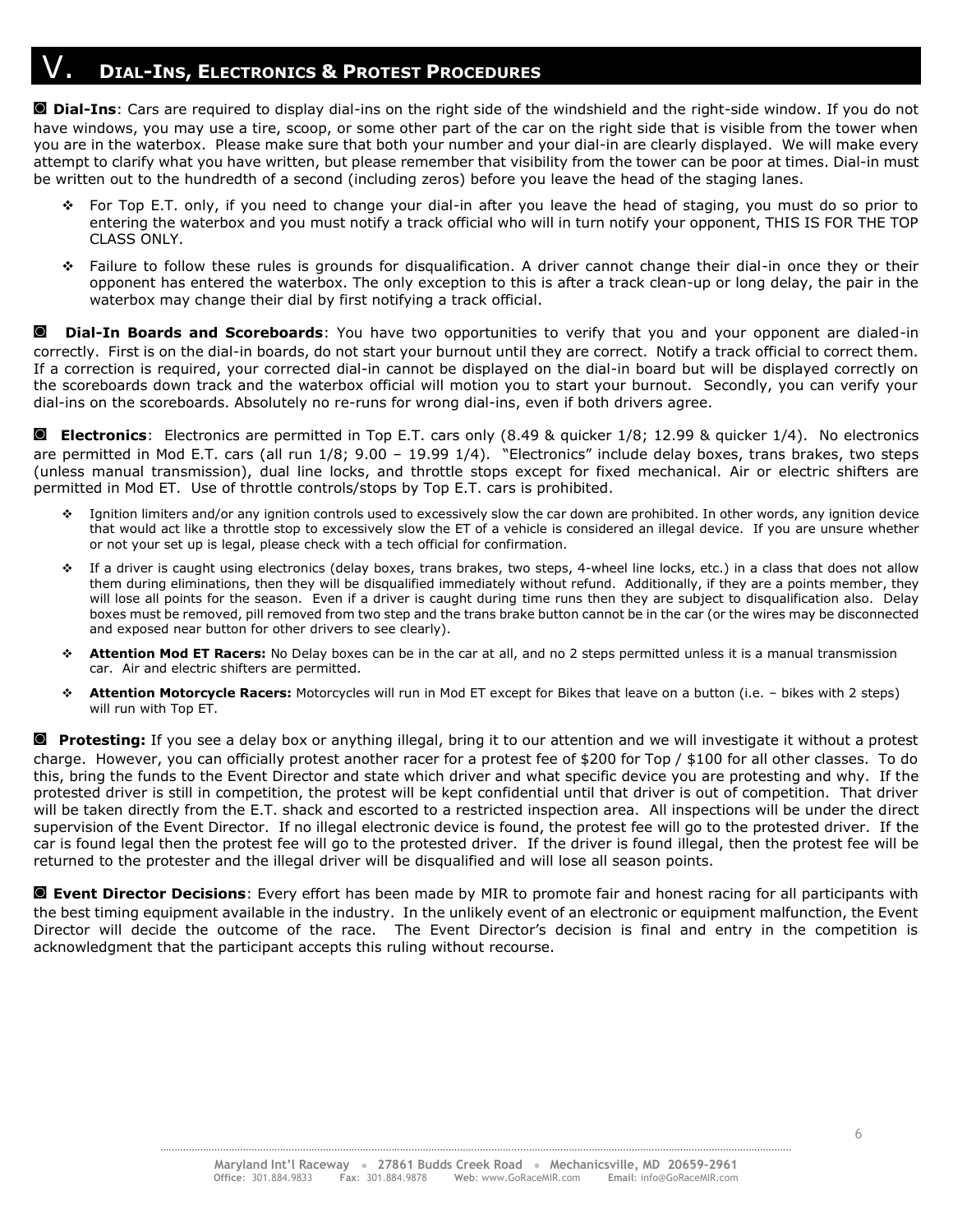# **POINTS PROGRAM**

**◙ Points Membership** *–* Points membership is FREE. Simply purchase a tech card at any points race and you are automatically enrolled into the 1320 Fabrication ET Series Points Program.

**◙ Summit Superseries** *–* To enter, you must contact IHRA to register. Information on this program can be found at ihra.com.

**◙ Number Assignment** *-* We will hold all registered numbers from the previous year's points program until the end of April, after which they are open for anyone to use.

**◙ Tie Breakers** *–* To eliminate the need for runoffs between racers that are tied in the final points, tie breakers will be used to determine higher position. This system will ensure that all classes have a definitive Top 10 with no ties in points at the end of the year. This tie breaker system will also be used to establish position for all points fund payouts. When tie breakers are used, any drivers tied will be sorted in tie-breaker order, and those drivers will have a "TB" listed after their points.

| <b>OFFICIAL TIE BREAKER ORDER</b>                                                                  |                                                                                    |                                       |
|----------------------------------------------------------------------------------------------------|------------------------------------------------------------------------------------|---------------------------------------|
| 1 <sup>st</sup> -<br>Driver with the                                                               | <b>MOST POINTS RACES WON</b> during the current season                             |                                       |
| $2nd$ -<br>Driver with the                                                                         | <b>MOST POINTS RACE RUNNER-UPS</b> during the current season                       | THIS TIE BREAKER SYSTEM WILL ALSO     |
| $3rd$ .<br>Driver with the                                                                         | <b>MOST SEMI-FINAL ROUND APPEARANCES</b> in points races during the current season | BE USED TO ELIMINATE ANY TIES IN      |
| $4th$ -<br>Driver who                                                                              | PLACED HIGHER POSITION IN REGULAR SEASON POINTS during the previous season         | <b>QUALIFYING FOR THE TEAM FINALS</b> |
| Driver who is<br>5 <sup>th</sup>                                                                   | LISTED AT THE TOP OF THE TIE                                                       |                                       |
| (The Compulink system lists drivers based on the order of who earned points first for the season.) |                                                                                    |                                       |

**◙ Points Awarded** *–* Points members will receive 20 points once their car is teched in and they have run first round (the purchase of a tech card without the car present to receive the 20 attendance points is prohibited)**.** Thereafter, each round won will grant 10 additional points, and a bonus of 1 point for class win. In a 6-round race, for example, 1st round losers receive 20 points, 2nd round losers 30 points, 3rd round losers 40 points, 4th round losers 50 points, 5th round losers 60 points, runner-up 70 points and winner 81 points. In the event of breakage prior to first round, you can receive a credit (no points will be earned). You may also waive the credit and receive 20 points. If you cannot run and wish to receive the 20 breakage points, you must notify Race Control before the tower closes that night. Re-entry racers will continue to earn points the same as non-re-entry racers.

**◙ Points & Purse Policy for Curfew or Weather Shortened Event***s –* An event is defined as "COMPLETED" at the conclusion of first round in all classes (not including re-entry). Purses are then divided between all active drivers still in competition. Points will also be awarded in each round for all classes. If the event would happen to be cancelled (due to weather or any other circumstance beyond our control) in the middle of a class, points and purse will then be awarded up until the last fully completed round of competition. So, in any uncompleted round, the purse will be split evenly with all the drivers that started that round.

- If an event is shortened, the purse is *not* split and a future run-off is scheduled, points for those rounds will be awarded at the runoff event. No future run-off for points alone will be held.
- On all 2-Day ET events, after the completion of 3rd round in all classes, if for any reason (such as curfew, weather, or long down-times from accidents or oil downs) the race is not completed, the race will be completed on Day 2. If completed on Day 2, the Day-1 race will be completed in its entirety before the Day-2 race is started.

#### Exceptions to this will be:

• If Race Director deems the weather forecast is not favorable to complete the race on Day 2

• If in any class there is a totally unanimous decision by all remaining drivers in that class to split the purse and not finish on Day 2. Any class without a totally unanimous agreement to split the race will be finished on Day 2.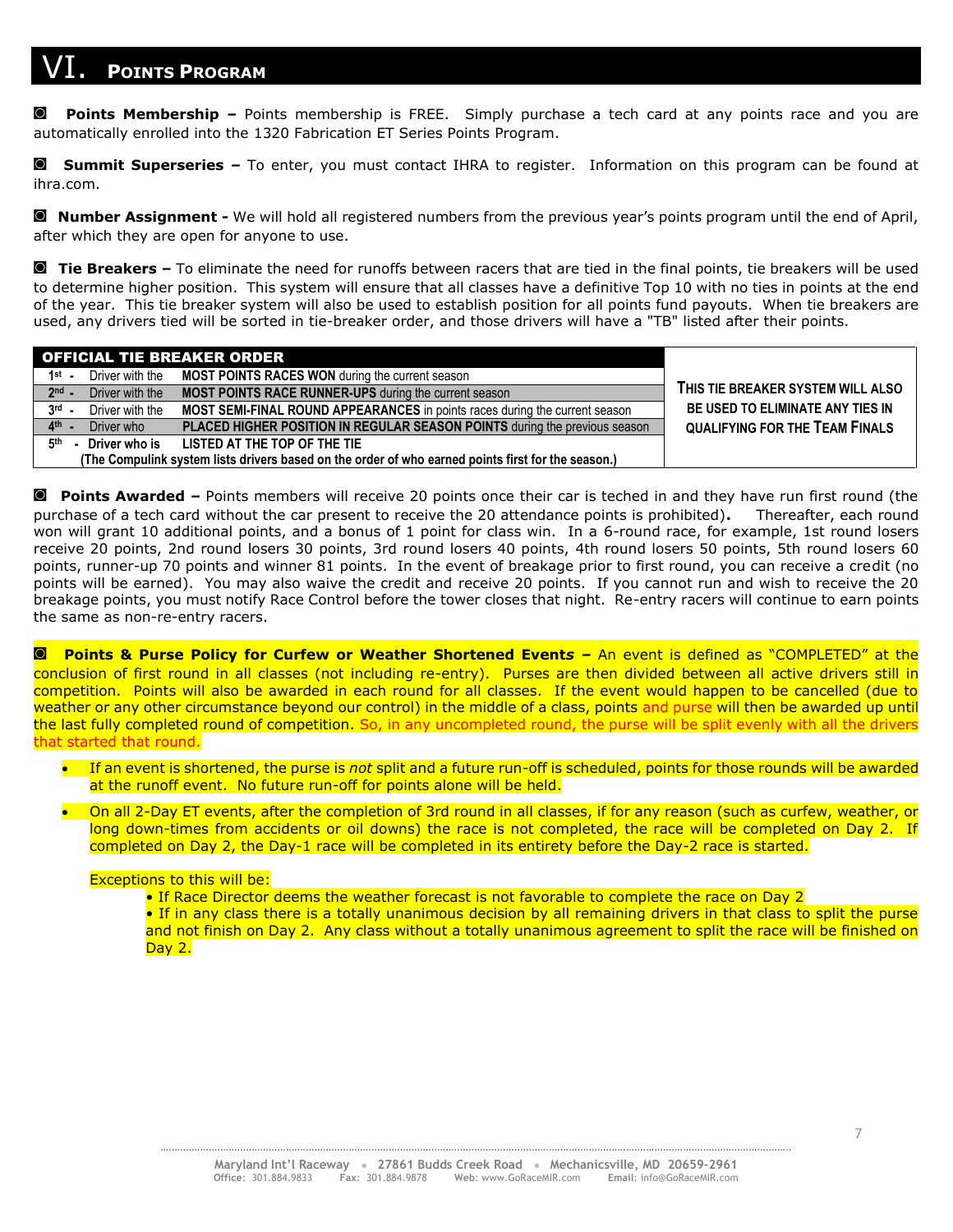## VII. **<sup>D</sup>IAMOND POINTS \_\_\_\_\_\_\_\_\_\_\_\_\_\_\_\_\_\_\_\_\_\_\_\_\_\_\_\_\_\_\_\_\_\_\_\_\_\_\_\_\_\_\_\_\_**

#### **◙ Diamond Points Program Outline:**

- Program open to all Top ET, Mod ET (includes Motorcycle) and Junior Dragster racers on points races only.
- For a run to be eligible, it must be a bogey or elimination run at a race that earns points toward the 1320 Fabrication ET Series track championships. Any specialty race, such as Wildcard, Non-points earning races, Pit Bike Challenge etc. are not eligible to earn Diamond points. For a bogey run to count (dead-on the dial and/or reaction time), you must be entered into the bogey - which is done in the lanes prior to your run.
- It will be the driver's responsibility to bring his/her time slip to the tower for confirmation of the perfect reaction or dial-in to receive a Diamond Point. This must be done the day of the race before the tower closes - no time slips will be accepted on a later date. There are absolutely no exceptions to this deadline.
- Once a Diamond Point has been confirmed, an asterisk will be placed by the driver's name on the points sheet, so all racers can keep track of everyone's totals.
- The contest will run until a winner has been officially declared, regardless of time.
- A perfect reaction time and dead-on the dial does not have to happen on the same run to earn a Diamond Point. However, if a driver does make a perfect run with both a .000 reaction time and running dead-on the dial to the thousandth, he/she will earn two Diamond Points.
- Rick's Jewelers will also customize the ring with any type of setting, band, or additional stones at a discounted price.
- There is only one ring in this program (not a ring for each class). This ring will go to the first driver in any class who earns the six (6) Diamond Points required (the 6 points must be earned in ONE class).
- Should no one collect 6 Diamond Points in a class before the last points race of the season the ring will be awarded to the racer with the most Diamond Points in a class.
- If there is a tie with two or more with the most Diamond Points, then the points Tie Breaker system will be used to determine the winner.
- If a driver runs points multiple classes, diamond points cannot be combined.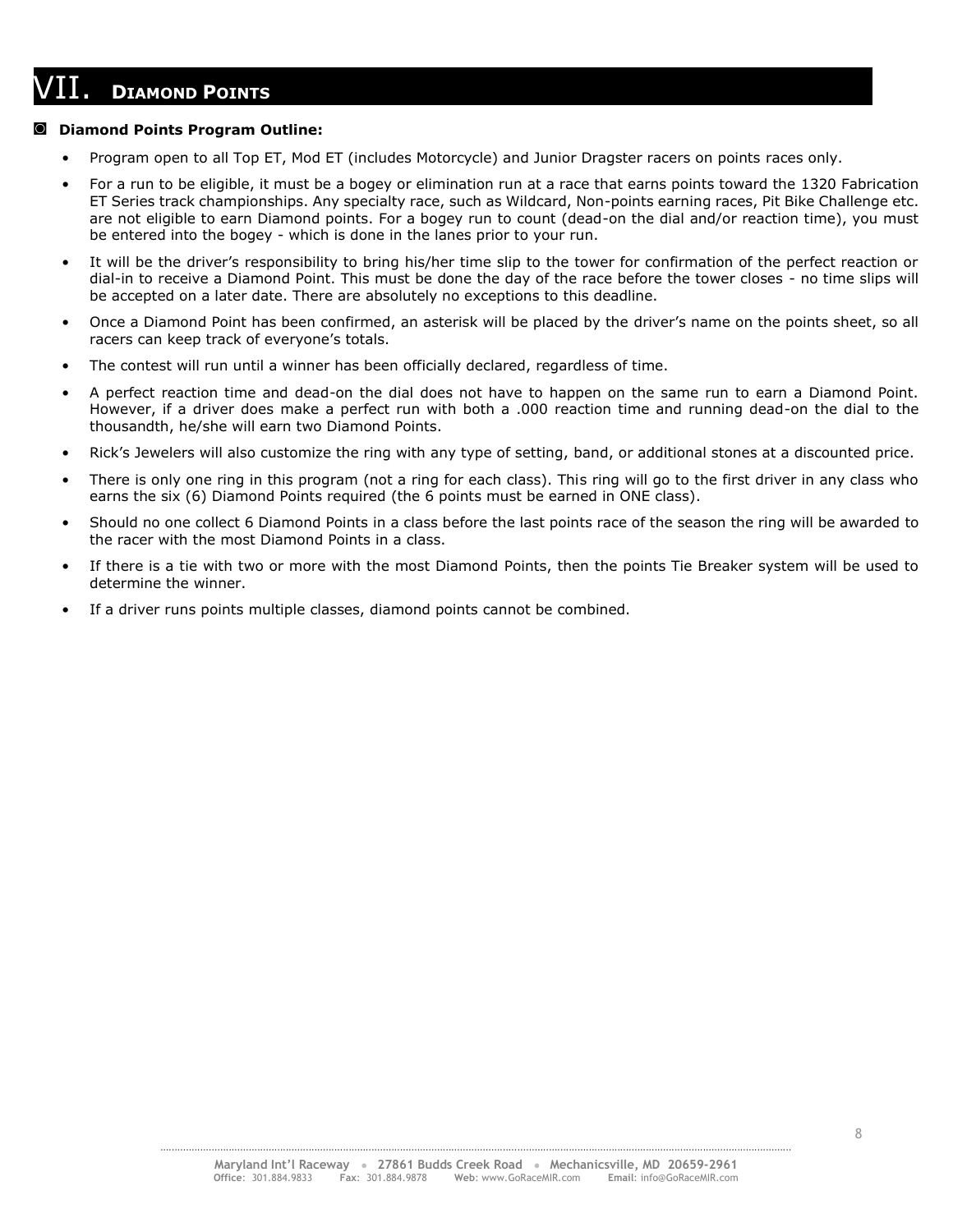# VIII. **<sup>W</sup>EEKLY & <sup>B</sup>LOWOUT PURSE & <sup>E</sup>NTRY FEES**

| <b>TOP ET 3K</b>                                                                                                                          | <b>MOD ET</b>                                                                                                                           | <b>JUNIOR DRAGSTER</b>                                                                                                                                       |  |
|-------------------------------------------------------------------------------------------------------------------------------------------|-----------------------------------------------------------------------------------------------------------------------------------------|--------------------------------------------------------------------------------------------------------------------------------------------------------------|--|
| <b>RUN AT ALL</b>                                                                                                                         | <b>RUN AT ALL</b>                                                                                                                       | <b>RUN AT ALL</b>                                                                                                                                            |  |
| <b>WEEKLY ET EVENTS</b>                                                                                                                   | <b>WEEKLY ET EVENTS</b>                                                                                                                 | <b>WEEKLY ET EVENTS</b>                                                                                                                                      |  |
| <b>ENTRY: \$85</b>                                                                                                                        | <b>ENTRY: \$50</b>                                                                                                                      | <b>ENTRY: \$25</b>                                                                                                                                           |  |
| RE-ENTRY: \$60                                                                                                                            | RE-ENTRY: \$40                                                                                                                          | RE-ENTRY: \$15                                                                                                                                               |  |
| <b>WINNER RECEIVES</b>                                                                                                                    | <b>WINNER RECEIVES</b>                                                                                                                  | <b>WINNER RECEIVES</b>                                                                                                                                       |  |
| <b>IRONTREE TROPHY</b>                                                                                                                    | <b>IRONTREE TROPHY</b>                                                                                                                  | <b>IRONTREE TROPHY</b>                                                                                                                                       |  |
| \$3,000<br><b>WINNER</b><br>\$1,000<br><b>RUNNER-UP</b><br>\$400<br><b>SEMI</b><br>\$60 PER ROUND STARTING<br>3 <sup>RD</sup> ROUND LOSER | \$1,500<br><b>WINNER</b><br>\$500<br><b>RUNNER-UP</b><br>\$200<br><b>SEMI</b><br>\$30 PER ROUND STARTING<br>3 <sup>RD</sup> ROUND LOSER | <b>WINNER</b><br>\$250<br>\$100<br><b>RUNNER-UP</b><br>\$50<br><b>SEMI</b><br><b>TROPHIES TO ALL</b><br>2 <sup>ND</sup> ROUND WINNERS<br><b>UPON REQUEST</b> |  |

| TOP ET 5K                                                                                                                                                                    | <b>MOD ET</b>                                                                                                                           | <b>JUNIOR DRAGSTER</b>                                                                                                                                                      |
|------------------------------------------------------------------------------------------------------------------------------------------------------------------------------|-----------------------------------------------------------------------------------------------------------------------------------------|-----------------------------------------------------------------------------------------------------------------------------------------------------------------------------|
| <b>RUN AT BLOWOUTS, DOOR</b>                                                                                                                                                 | <b>RUN AT BLOWOUTS, DOOR</b>                                                                                                            | <b>RUN AT BLOWOUTS, &amp;</b>                                                                                                                                               |
| <b>WARS &amp; SUPERCHARGERS</b>                                                                                                                                              | <b>WARS &amp; SUPERCHARGERS</b>                                                                                                         | <b>SUPERCHARGERS</b>                                                                                                                                                        |
| <b>ET EVENTS</b>                                                                                                                                                             | <b>ET EVENTS</b>                                                                                                                        | <b>ET EVENTS</b>                                                                                                                                                            |
| <b>ENTRY: \$125</b>                                                                                                                                                          | <b>ENTRY: \$60</b>                                                                                                                      | <b>ENTRY: \$40</b>                                                                                                                                                          |
| RE-ENTRY: \$80                                                                                                                                                               | RE-ENTRY: \$40                                                                                                                          | RE-ENTRY: \$25                                                                                                                                                              |
| <b>WINNER RECEIVES</b>                                                                                                                                                       | <b>WINNER RECEIVES</b>                                                                                                                  | <b>WINNER RECEIVES</b>                                                                                                                                                      |
| <b>IRONTREE TROPHY</b>                                                                                                                                                       | <b>IRONTREE TROPHY</b>                                                                                                                  | <b>IRONTREE TROPHY</b>                                                                                                                                                      |
| <b>WINNER</b><br>\$5,000<br>\$1,500<br><b>RUNNER-UP</b><br>\$750<br><b>SEMI</b><br>7TH RL (IF 9 ROUNDS) \$500<br>\$400<br>$6TH$ RL<br>$5TH$ RL<br>\$300<br>$4TH$ RL<br>\$200 | <b>WINNER</b><br>\$2,000<br><b>RUNNER-UP</b><br>\$750<br>\$200<br><b>SEMI</b><br>\$50 PER ROUND STARTING<br>4 <sup>TH</sup> ROUND LOSER | <b>WINNER</b><br>\$500<br>\$100<br><b>RUNNER-UP</b><br>\$50<br><b>SEMI</b><br>\$25<br><b>QUARTERS</b><br><b>TROPHIES TO ALL</b><br>3RD ROUND WINNERS<br><b>UPON REQUEST</b> |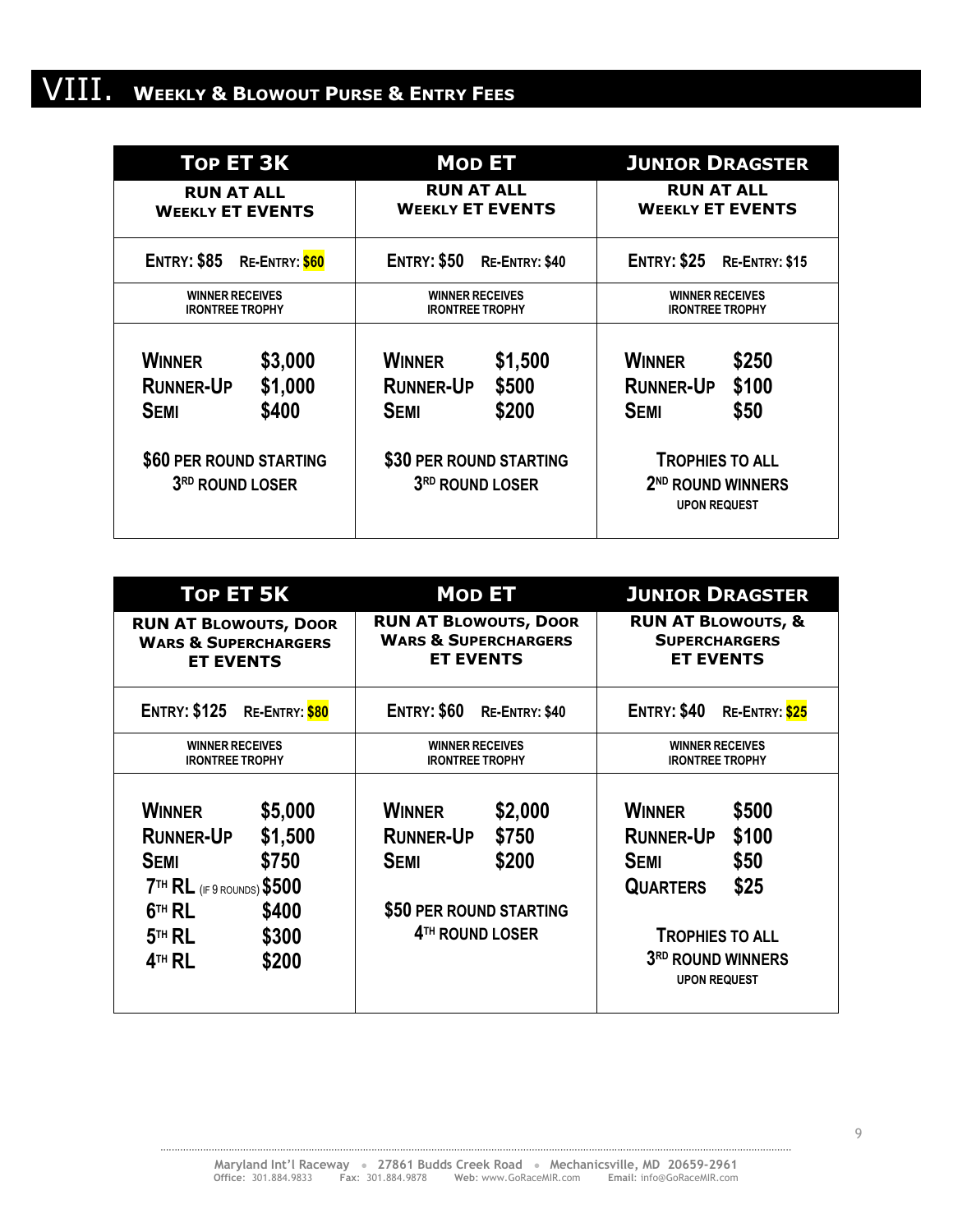# $\frac{1}{1}$ **X**. The 1320 FABRICATION ET SERIES CHAMPIONSHIP POINTS FUND

## \$8,700 CHAMPIONSHIP POINTS FUND

**◙** All 1st Place Finishers in Top, Mod and Junior Dragster also receive a Championship Trophy, and a Season Car & Driver Entry.

**◙** The track championships in each class go to the best man/woman that wins the most rounds during the entire season. This is tracked by the driver with the highest season points total at the end of the 1320 Fabrication ET Series Points Calendar (view/print at **[www.GoRaceMIR.com/et](http://www.goracemir.com/et)**)

|     | <b>TOP</b>                                    | <b>MOD</b> | J/D   |
|-----|-----------------------------------------------|------------|-------|
| 1st | \$3,000                                       | \$1,500    | \$500 |
| 2nd | \$1,000                                       | \$500      | \$200 |
| 3rd | \$500                                         | \$300      | \$100 |
| 4th | \$400                                         | \$200      | \$50  |
| 5th | \$300                                         | \$100      | \$50  |
|     | <b>TOTAL PAYOUT TOTAL PAYOUT TOTAL PAYOUT</b> |            |       |
|     | \$5,200                                       | \$2,600    | \$900 |

# $\mathsf{X}_\bullet$  **I**MPORTANT DATES:

#### **IHRA SUMMIT TEAM FINALS, SUMMIT SUPERSERIES, 1320 FABRICATION ET SERIES**

**◙ Qualifying for the Team Finals** *–* The final race day for qualifying for the IHRA Summit Team Finals will be on Sunday, Sept. 18, 2022. The Team Finals will be held at Maryland International Raceway on Oct.  $6^{th}$  – 9<sup>th</sup>, 2022. There will be 2 teams, an "A" team, and a "B" team. Team "A" will consist of the first 17 points leaders in Top ET, the first 13 points leaders in Mod ET and the first 10 points leaders in Junior Dragster. Team "B" will consist of the next 17 racers in Top ET, the next 13 racers in Mod ET, and the next 10 racers in Junior Dragster. Motorcycles that qualify in Mod ET or Top ET will run at the Team Finals in their respective classes.

**◙ Final 1320 Fabrication ET Series Points Race –** The final 1320 Fabrication ET Series points race for 2022 will be on Sunday, Oct. 30<sup>th</sup>, 2022. If there is a tie, the regular tie breaker system will be used to determine the winner.

**◙ Qualifying for Summit Superseries-** The final race for qualifying for the Summit Superseries for 2022 will be on Sunday, Sept. 18<sup>th</sup>, 2021. The top points earners in Top, Mod and J/D that signed up for the SSS will earn a spot at the IHRA Summit World Finals in Memphis TN on Oct 12-15, 2022. If there is a tie, the regular tie breaker system will be used to determine the winner.

### XI. **<sup>A</sup>ND THE LAST AND MOST IMPORTANT RULE AT MIR…**

### **HAVE FUN. THAT'S WHAT IT'S ALL ABOUT.**

### **FULL JR DRAGSTER PROGRAM RULES ON NEXT PAGE**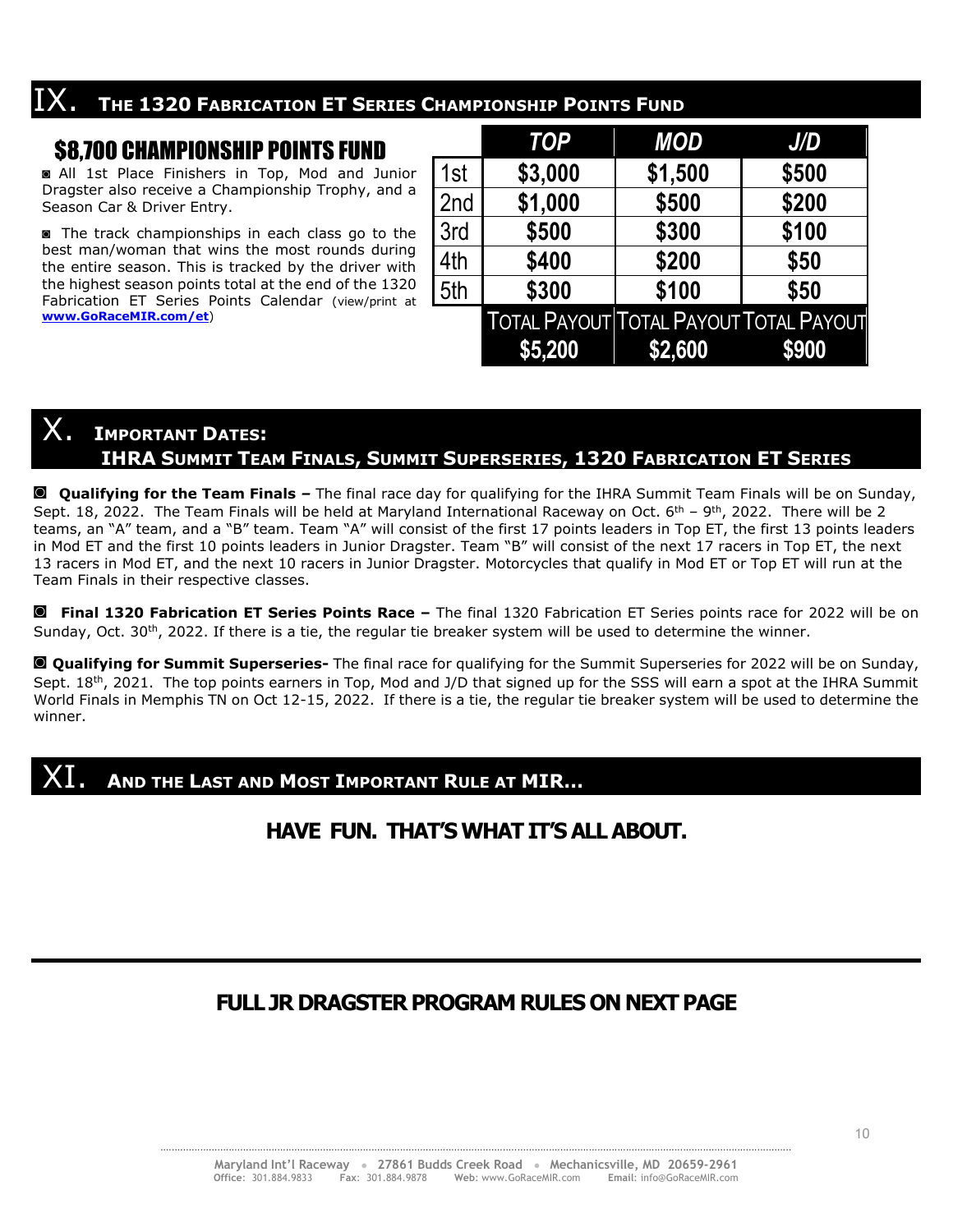



Hubble Motorsports Junior Dragster Racing Engines Mechanicsville, MD **(301) 742-2489** hubblemotorsports@yahoo.com

## **Weekly Entry Fee \$25.00**

The Hubble Motorsports Junior Dragster Points Program will start at the end of March (go to **GoRaceMIR.com/et** for the full season points schedule). MIR's Junior Dragster track champion will receive \$500, a championship trophy, reserved pit parking space the following season and a season car & driver pass.

Juniors compete on a .500 full tree 1/8 mile all run bracket format. The winner each day receives a championship trophy, a high-res winner's circle photo that can be downloaded that same night at GoRaceMIR.com and \$250; the runner-up receives \$100; and the semi-finalist(s) receives \$50. The top 10 points earners will qualify to run at the Summit Team Finals.

Attention J/D racers and parents - To assist in keeping costs down by saving time and prevent entry fees from going up, all Juniors must start their burnouts when the pair on the starting line has all 4 stage lights on. If the pair at the line has left and you have not already started your burnout you are holding up the race and costing time/dollars. This also means that parents and/or crew need to stand to the side and not behind the car when their car is staging. Many times, the cars in the water box are ready to start their burnouts but the parents/crew are standing in the way. Please make every effort to comply with this rule as those who blatantly disregard after being warned are subject to loss of a time run, point deductions or DQ from the event depending on severity of infractions. This is not to say that when someone is having an actual mechanical problem and is trying their best that they would be warned. But this will be up to the Race Director and the decision is final. Also, only one pushback is permitted after the burnout.

**Starting in 2023, Jr Dragster drivers may only drive one car in the Jr Dragster class per race**. A Jr Racer would still be eligible to run a car in Top or Mod if legal to do so.

**SAFETY REQUIREMENTS:** Refer to the IHRA rulebook for the full list of Junior Dragster safety rules and requirements.

**TOW VEHICLES:** J/D must be towed or pushed to the staging lanes. Under no circumstances may a junior dragster be driven anywhere on the track property other than the track itself. J/D if towed must be towed by a golf cart, three or four-wheeler or other pit bikes by a licensed driver. Under no circumstances can J/D be towed by a street driven vehicle.

**JUNIOR DRAGSTER PAIRINGS:** Once you have selected a lane to run in and have come to a complete stop in that lane, you cannot switch lanes or move in front of or behind a racer for any reason. A bye run will be pulled every round even if there is an even number of cars, this is to prevent cat and mouse games in the lanes. Once the bye run is pulled cars will be paired side by side. If we run out of cars in one lane, then they will be run front to back with the front car having lane choice. This pairing procedure will be used all the way to the final. You are considered a pair once your front tires enter or pass the pedestrian crosswalk in the staging lanes. Inability to run once paired constitutes a broke bye. As you pull around to the starting pad make sure that you remain paired. It is impossible for the tower to determine who is paired until you enter the water. In the event that when you reach the waterbox and you are no longer paired correctly, do not start your burnout. Get the attention of the waterbox personnel and explain the situation. No re-runs for wrong pairings, even if both drivers agree.

**AUTOSTART:** Junior Dragster will be on the Compulink AutoStart System, with no pullbacks permitted. If a driver accidentally deep stages, they must stay and race. If a driver total over stages and does not stay in the stage beam long enough to activate AutoStart (AutoStart settings are posted under class rules and info on GoRaceMIR.com), the starter and starter only will pull back the car once to restage. An over stage on the second try will result in a red light start. If you wish to DEEP stage, mark DEEP on both sides of the car large and clear for the starter to see. Also, while Deep staging is permitted it is not guaranteed. If you are going to go deep try to get staged first. Once a Junior Dragster has pre-staged, crew members can not touch the car – Disqualification may occur.

#### **CONTINUED ON NEXT PAGE**